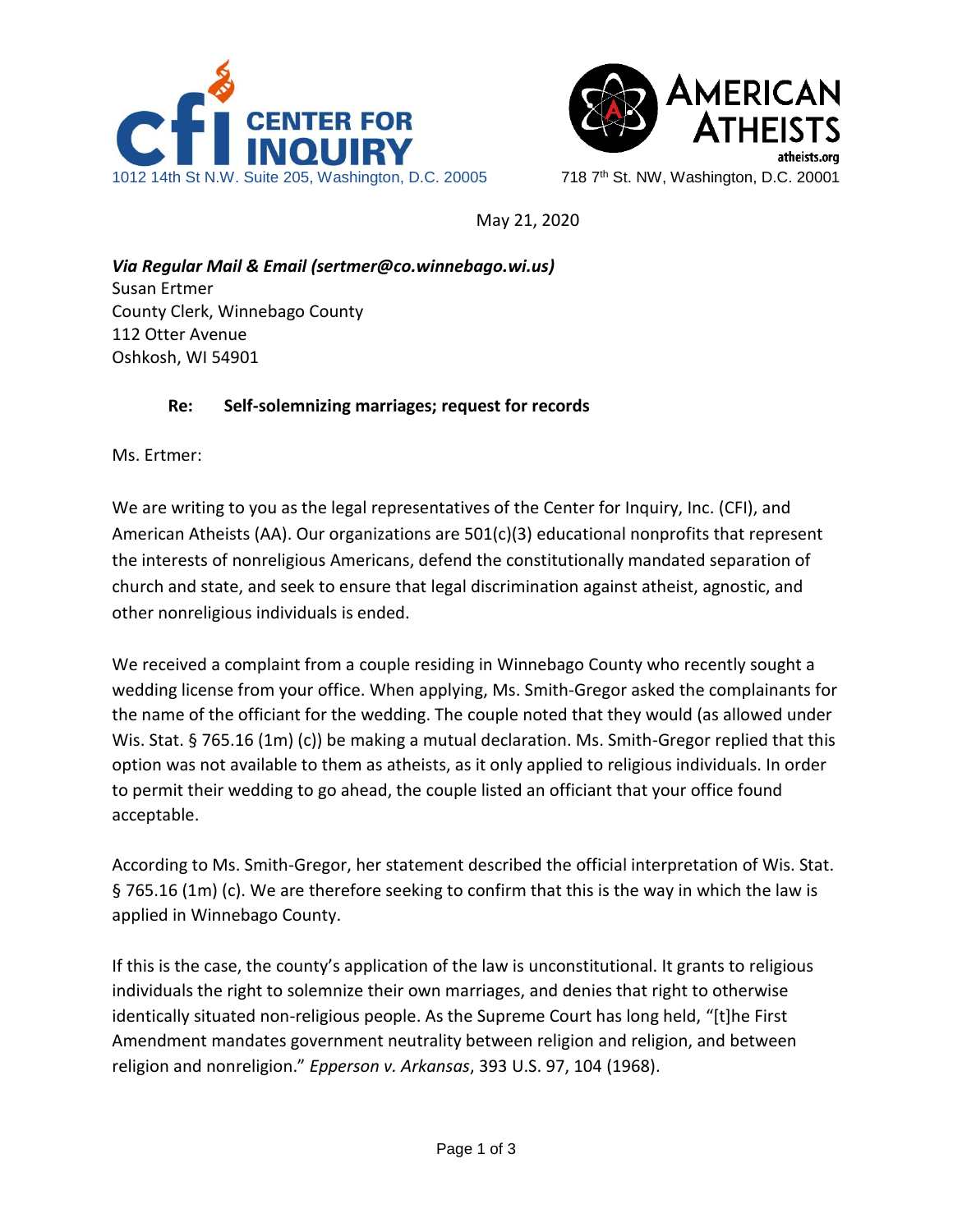Moreover, the Seventh Circuit has explicitly held that excluding secular celebrants from solemnizing marriages is impermissible under the constitution. In particular, the opinion emphasized that allowing individuals merely to claim a religious identity and so solemnize marriages, but to deny that right to nonreligious individuals who told the truth about that status was unacceptable. As that court noted, "[i]t is irrational to allow humanists to solemnize weddings if, and only if, they falsely declare they are a religion." *Ctr. for Inquiry, Inc. v. Marion Circuit Court Clerk*, 758 F.3d 869, 875 (7th Cir. 2014).

Had this couple informed Ms. Smith-Gregor that they were members of a religious congregation, they would have been permitted to self-solemnize their marriage. Because they were honest, and described themselves as atheists, that option was refused to them.

We therefore demand that you clarify the interpretation of Wis. Stat. 765.16 (1m) (c) as including nonreligious individuals who wish to self-solemnize their marriage. Any other reading of the statute is unconstitutional.

## **Request for Records**

Pursuant to the Wisconsin Open Records Law, Wis. Stat. § 19.35(1)(a), we hereby request that copies of the following public records be produced by the Winnebago County Clerk via email to records@atheists.org or, if delivery via email is not practical, to American Atheists Legal Center, 718 7th St. NW, Washington, D.C. 20001.

- 1. All correspondence, manuals, rules, policies, procedures, or other guidance received from the Wisconsin Attorney General describing the current application of the Wisconsin marriage contract statute, Wis. Stat. § 765.16.
- 2. All manuals, rules, policies, procedures, or other guidance currently governing the Winnebago County Clerk's implementation of the Wisconsin marriage contract statute, Wis. Stat. § 765.16.
- 3. All statements by the Winnebago County Clerk on or after January 1, 2019, regarding marriage licenses, officiants, celebrants, and self-solemnizing marriages.
- 4. All emails, faxes, letters, complaints, or other written correspondence sent or received by the Winnebago County Clerk's office on or after January 1, 2019, regarding selfsolemnizing marriages as provided for in Wis. Stat. § 765.16(1m)(c).

If there are any fees for copying these records, please inform us via email to records@atheists.org if the cost will exceed \$20.00. However, pursuant to Wis. Stat. §